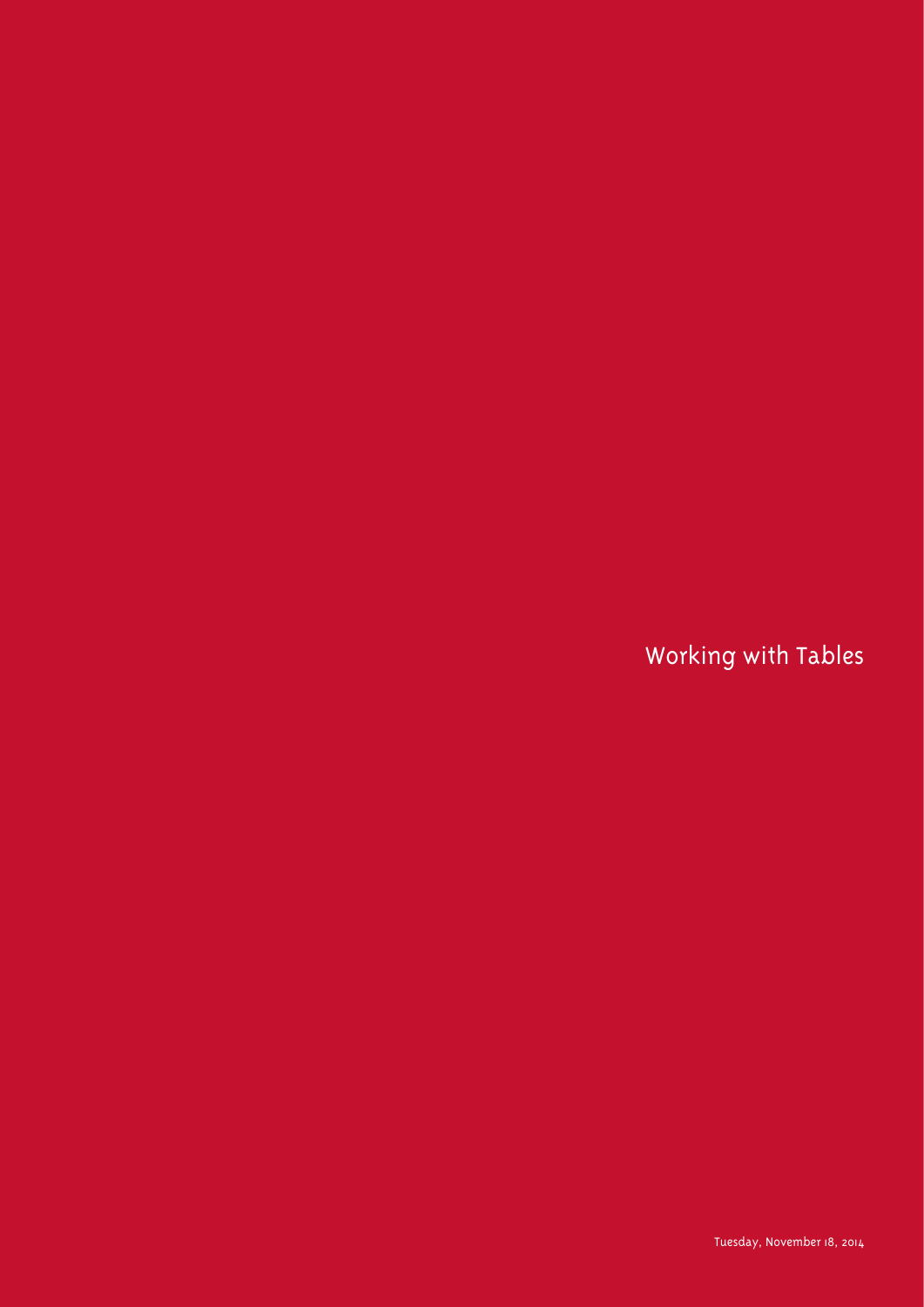# **Working with Tables**

A table is a collection and display of text, picture and graphic objects in the form of rows, columns and cells. All horizontal cells are seen as rows, while all vertical cells are seen as columns. Each cell may be (or may contain) a text, picture, table or graphic object. The program offers extensive functions for the creation, management and display of table objects. Below is a brief overview:

- A table can have any number of rows and columns.
- A table cell can contain text, an image, another table, a graphic object or an object group.
- Table cells can be extended over several columns and rows.
- The widths and heights of all table columns and rows may be fixed or variable. With variable values, the width and height are oriented on the cell content.
- Table columns, rows and cells can have individual separator lines, background colors and Style Sheets.
- A cell can have different indents on each side.
- Cell content can be rotated in 90 degree steps.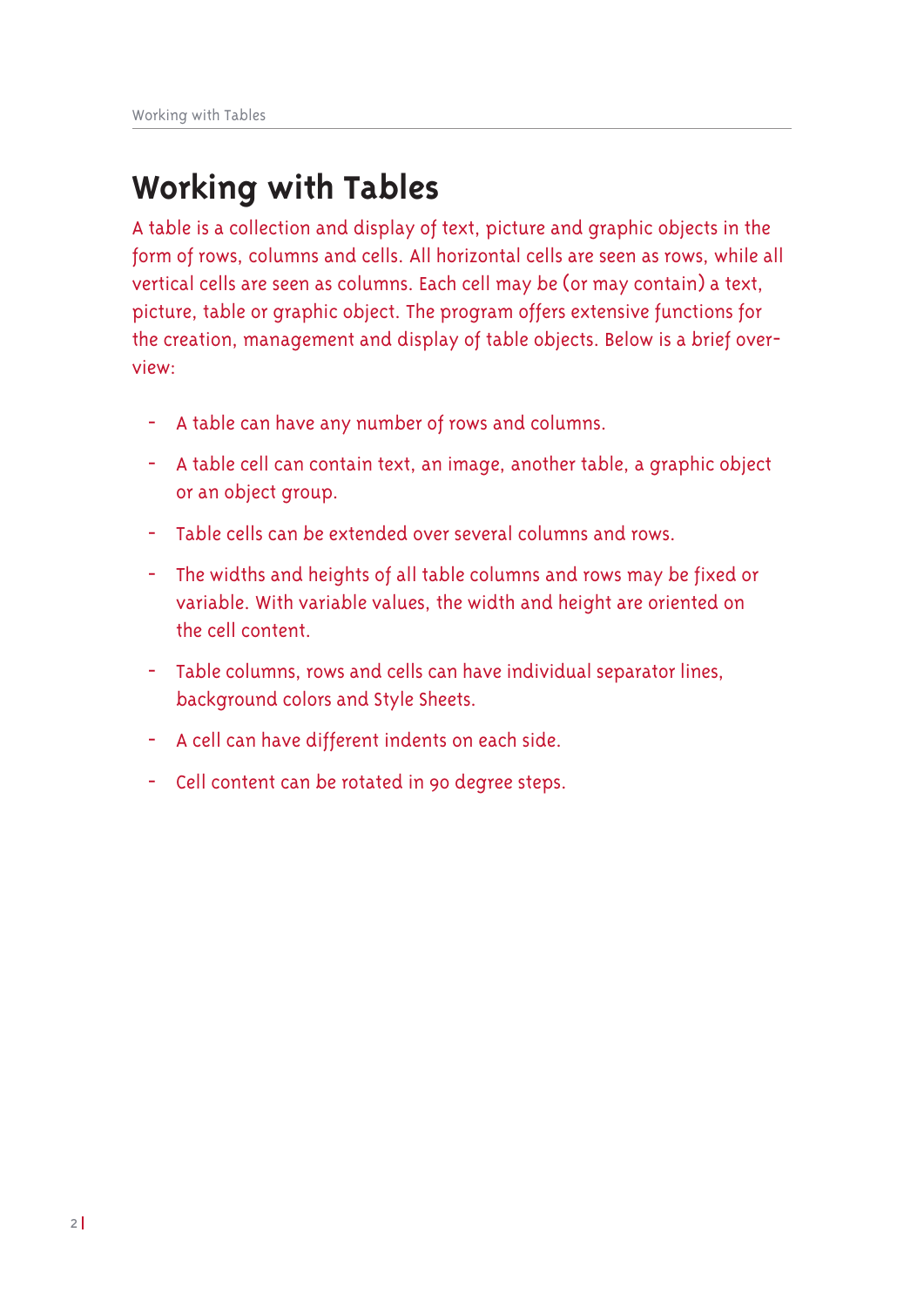## Create Tables

## Create a table object:

- I. Choose the Table tool in the Toolbar.
- 2. Click at the position where the object should be displayed and hold down the mouse button.
- 3. Keeping the mouse button held down, drag the mouse in any direction.
- 4. Release the mouse button when the object has the required Width.
- 5. Define the number of columns and rows required in the Create Table dialog.
- 6. If default Character, Paragraph and Layout Style Sheets for the cells have already been created, these may now be defined in the dialog.
- 7. Complete your settings by clicking OK.

The table will now be displayed with the number of columns and rows you have set. The following default settings will be applied:

- The table height, which is displayed as a manual setting in the Module palette in Object or Table mode, is automatic.
- The column width will be set to Manual. At the same time the program calculates the column width so that all columns have the same width.
- The row height, which is displayed as a manual setting in the Module palette in Object or Table mode, is also automatic. Here the program recognizes a minimum height for all rows and calculates an initial height for the table object.
- The content of all cells is set as Text.
- All Text cells will be assigned Style Sheets as defined in the Create Table dialog.
- All rows, columns and cells are transparent and the table object has a frame.
- The separator lines between columns and rows are switched off.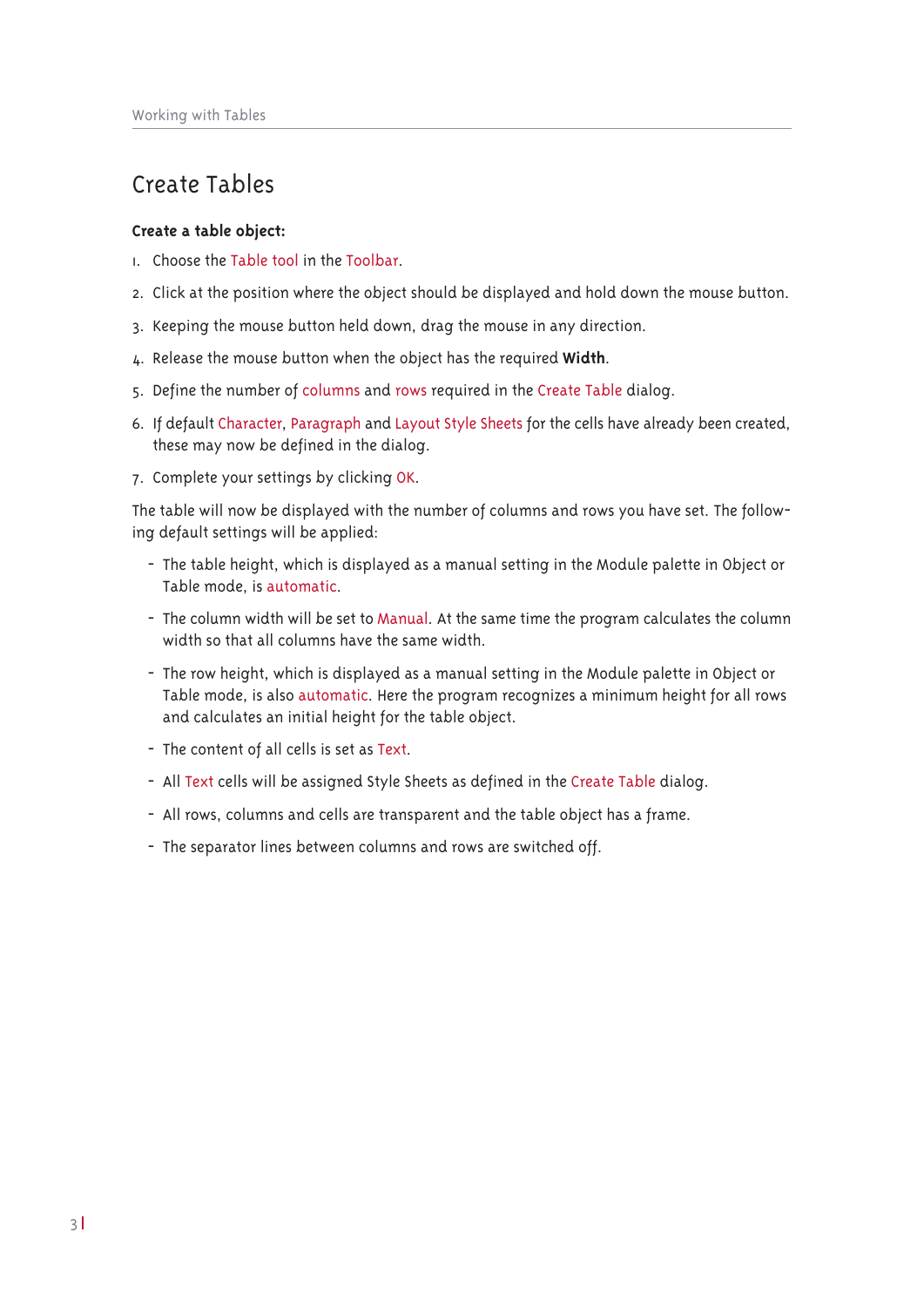## Selecting table rows, columns and cells

To select rows, columns and cells, you must activate the table mode.

## Activate Table mode:

- I. Move the mouse pointer over the table until the table pointer is displayed (a white cross).
- 2. Click the mouse button. When Table mode is activated,
	- the Table menu will be displayed,
	- the Module palette will switch to Table mode,
	- the appropriate cell will be marked,
	- bars will appear on the left and the top of the table object. The row numbers are displayed on the left, while the columns are assigned letters.

To activate the table mode for a table object that is part of a group, the group mode must be deactivated, unless you want to ungroup the group.

## Leave Table mode:

Choose one of the following options to leave Table mode:

- Click in an unselected cell.
- Position the mouse pointer on the object frame to select the table object and click the mouse button when the graphic pointer appears.
- Click the object selection button (gray circle in the centre of the object showing a graphic pointer).
- Hold down the Ctrl key (Windows/Linux) or Command key (Mac) and click the mouse button with the mouse anywhere over the table surface.
- Click anywhere in the document window where there is no object.

## Select a table cell:

- 1. Position the mouse pointer at the edge of the cell until the Table pointer (a white cross) appears.
- 2. Click the mouse button.
- 3. If necessary, use the arrow keys to navigate to and select the required cell.

## Select several table cells:

- 1. Activate Table mode as described above.
- 2. Choose one of the following options:
	- Holding down the mouse button, drag the mouse over several connected table cells.
	- Hold down the Shift key and click additional cells to select several connected or unconnected cells.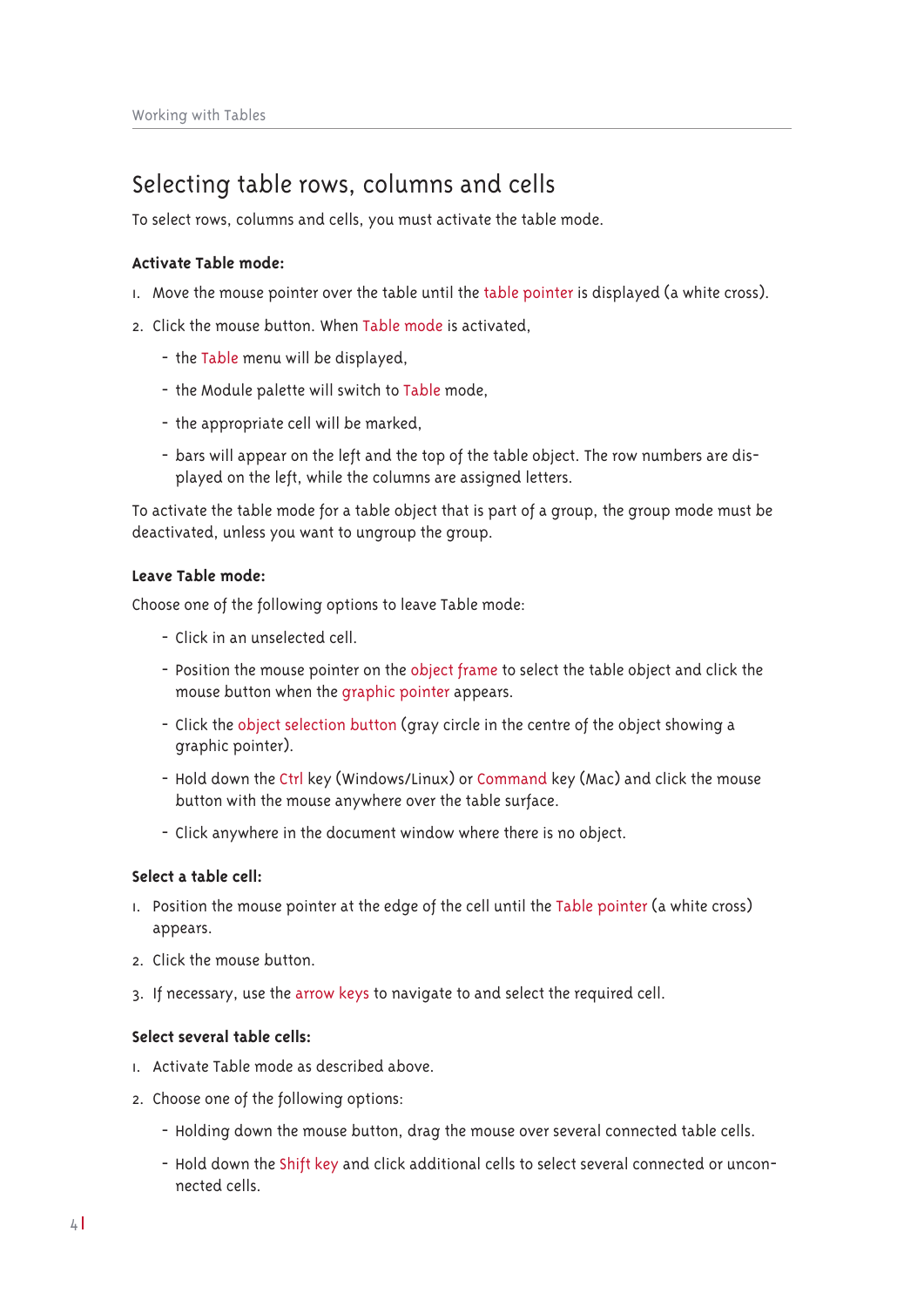## **Select one or more table rows:**

- L. Activate Table mode
- 2. Position the mouse pointer in the row bar on the left, so that the mouse pointer changes to an arrow.
- 3. Choose one of the following options:
	- Click the mouse button to select an individual row.
	- Holding down the mouse button, drag the mouse over several rows that are connected to each other.
	- Hold down the Shift key and click additional rows to select several connected or unconnected rows

## **Select one or more table columns:**

- L. Activate Table mode.
- 2. Position the mouse pointer in the column bar at the top, so that the mouse pointer changes to an arrow.
- 3. Choose one of the following options:
	- Click the mouse button to select an individual column.
	- Holding down the mouse button, drag the mouse over several columns that are connected to each other.
	- Hold down the Shift key and click additional columns to select several connected or unconnected columns.

If during the selection you hold down the Shift key, you can select rows, columns and cells simultaneously.

## Table width and height, column width and row height

## Table width

The width of the table object is determined by the sum of all column widths, plus a possible line width for the object frame. It may be determined by a numeric or a percentage value.

## **Determine the width of a table with NUMERIC entries:**

- I. If you change the width of a table interactively with numeric width entries (sizing/selection handles) or with the dialog, then the width of the columns will be adapted proportionally (increased or decreased).
- 2. If however the table has at least one column with a percentage column width, the change in the table width will only affect the columns with a percentage width. Columns with a fixed width will retain their width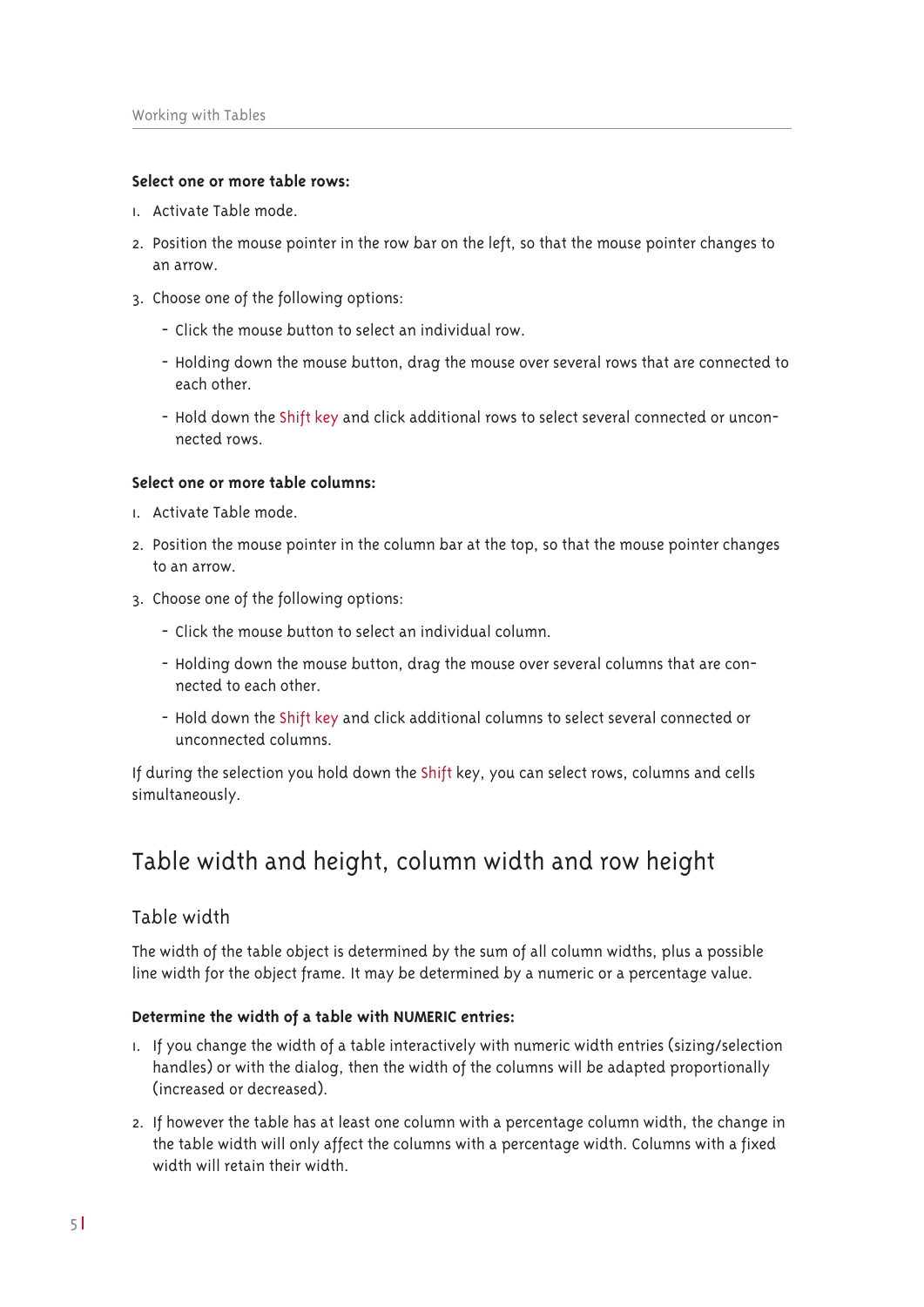3. If in case 2 the table width is reduced to the point where it is less than the sum of the columns with numeric widths (in this case all columns with a percentage column width have already been reduced to a minimum), then the columns with numeric widths will also be recuced proportionally.

#### Determine the width of a table with PERCENTAGE width entries:

- 1. The width of a table with a percentage width as a free-standing object is determined by the layout.
- 2. The width of a table with a percentage width as a floating object in the text is determined by the width of the text object, the object or layout column and the text attributes (indents,  $etc.$ ).
- 3. If you change the width of a table that has a percentage width interactively (selection/sizing handles), it will change into a table with numerical width. The column widths will then behave in exactly the same way as for a table with numerical width (see previous section).

## Column width

#### Define the column width in a table (general):

- I. You can set the column width to a fixed value, both interactively AND manually.
- 2. Interactive changes to a column width always take effect on the column to the left of the cursor.
- 3. If you change the width of a percentage column interactively, this will be changed into a manual column width automatically. For these the same rules apply as in the previous example.

#### Define the column width in a table with NUMERICAL width:

- 1. If you change the column width interactively with the double-arrow tool in the HEADER of a table, the change will affect the width of the column itself and also on the width of the table, if the table has a fixed width and all its columns have fixed widths as well.
- 2. If you change the column width using the dialog, point I takes effect.
- 3. If you change the column width interactively with the double-arrow tool in the ROW of a table, the change will affect only the left and right columns. The table width is retained in ALL cases, irrelevant of whether the table has a fixed or percentage width.
- 4. If the table has at least one column with a percentage width, then width changes in the dialog take proportional effect only on the columns with a percentage width. Columns with a fixed width and the table width remain unchanged.

#### Example:

Table width: 150 mm Column 1: 100% (=50 mm) Column 2: 50 mm Column 3: 50 mm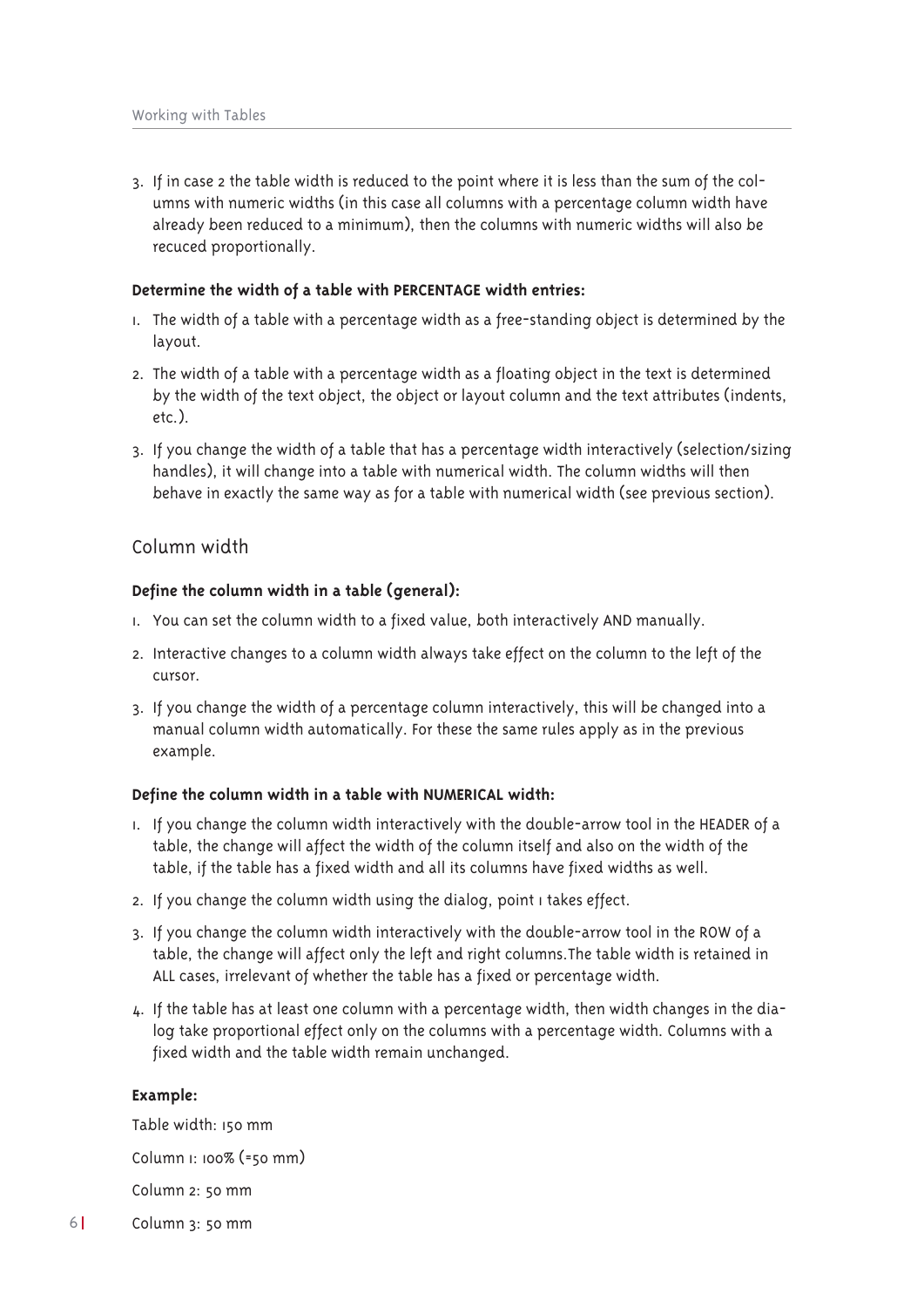- If the width of column 2 is changed interactively with the double-arrow tool in the column HEADER, the relationship between columns 2 and 3 changes too: If the width of column 2 is raised interactively to 80 mm the width of column 3 will be reduced to 20 mm.
- If the width of column 2 is changed manually with the dialog or the palette, the relationship between columns I and 3 changes too: If the width of column 2 is raised to 80 mm, the table width will be increased by 30 mm. The value "100%" in column I and the value "50 mm" in column 3 are retained.
- If all columns are set to a fixed width, the table width changes accordingly.
- If all columns are set to a percentage width, the table width is retained. The column widths are shared equally.

### Define the column width in a table with PERCENTAGE width:

- 1. In a table with PERCENTAGE width, changing the column width has NO influence on the table width
- 2. If the table only has columns with fixed widths, these entries will be changed to suit the percentage width of the table.

### Example:

Table width:  $100\%$  (=  $150$  mm)

Column I: 50 mm

Column 2: 50 mm

Column 3: 50 mm

Thus all values entered are automatically set to and displayed as 50 mm.

- If the width of column I is changed interactively, column 2 on its right will change accordingly: If the width of column I is changed to 80 mm, the width of column 2 will reduce to  $20 \text{ mm}$
- The width of column I or 2 may be raised to a maximum of 99,002 mm (100 minus the minimum width of 0.998 mm).
- 3. If the width of one or more columns is changed using the dialog, the program tries to sort these entries according to the highest priority. The space left over will be applied on a percentage basis to the remaining columns.

## Example:

Table width:  $100\%$  (=  $150$  mm)

Column I: 50 mm

Column 2: 50 mm

Column 3: 50 mm

- If you enter a width of 100 mm for column 1, the entry will be reduced to 75 mm automatically. The entries for columns 2 and 3 will be reduced to 37,5 mm automatically.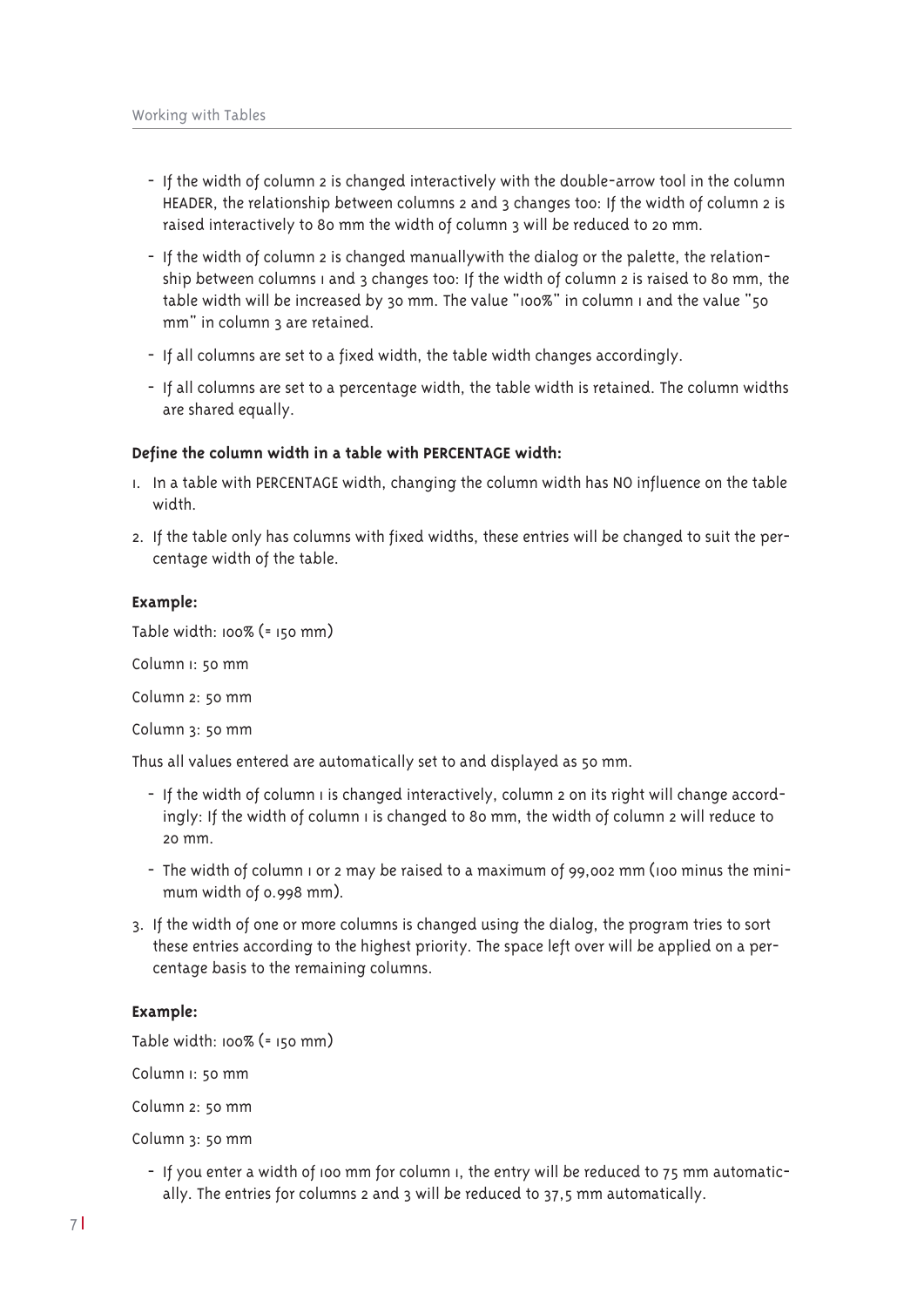- If you enter a width of 200 mm for column i, the entries for columns 2 and 3 will be reduced to 25 mm automatically.
- If you enter a width of 90 mm for columns (AND 2, the entries for both columns will be reduced automatically to 58.696 mm. The entry for column 3 will be reduce automatically to 32.609 mm.
- If you enter a width of 30 mm for column i, the entry will be increased to 34.615 mm automatically. The entries for columns 2 and 3 will be increased to 57.692 mm automatically.
- If you enter a width of 30 mm for column I AND column 2, the entry will be increased to 40.909 mm automatically. The entry for column 3 will be reduce automatically to 68.182 mm.
- If you increase the width of column I to 100 mm, the widths of columns 2 and 3 will be reduced to 25 mm.
- If you increase the width of column I to 200 mm, the widths of columns 2 and 3 will both be reduced to the minimum width of  $\iota$  mm. All values entered that are above  $\iota_4$ 8 mm ( $\iota_5$ o mm less 2x1 mm minimum width) will be displayed as 148 mm automatically.
- If you increase the widths of colums I AND 2 to 90 mm, the width of column 3 will be reduced to the minimum width (e.g.  $1$  mm). All values entered that are above  $74.5$  mm ( $75$ mm  $-$  (2 /  $\vert$  mm)) will be displayed as 74.5 mm automatically.
- If you reduce the width of column i to 30 mm, the widths of columns 2 and 3 will be increased to 60 mm.
- If you reduce the widths of columns I AND 2 to 30 mm, the width of column 3 will increase to 90 mm.

## Example with different fixed widths:

Table width:  $100\%$  (=  $150$  mm)

Column <sub>I</sub>: 60 mm

Column 2: 50 mm

Column 3: 40 mm

- If you enter a width of 100 mm for column 1, the entry will be reduced to 78,947 mm automatically. The width of column 2 will be reduced proportionally to 39.474 mm and the width of column 3 will be reduced proportionally to 31.579 mm.
- If you increase the width of column I to 100 mm, the width of column 2 will be reduced proportionally to 27.777 mm and the width of column 3 will be reduced proportionally to  $2222 \text{ mm}$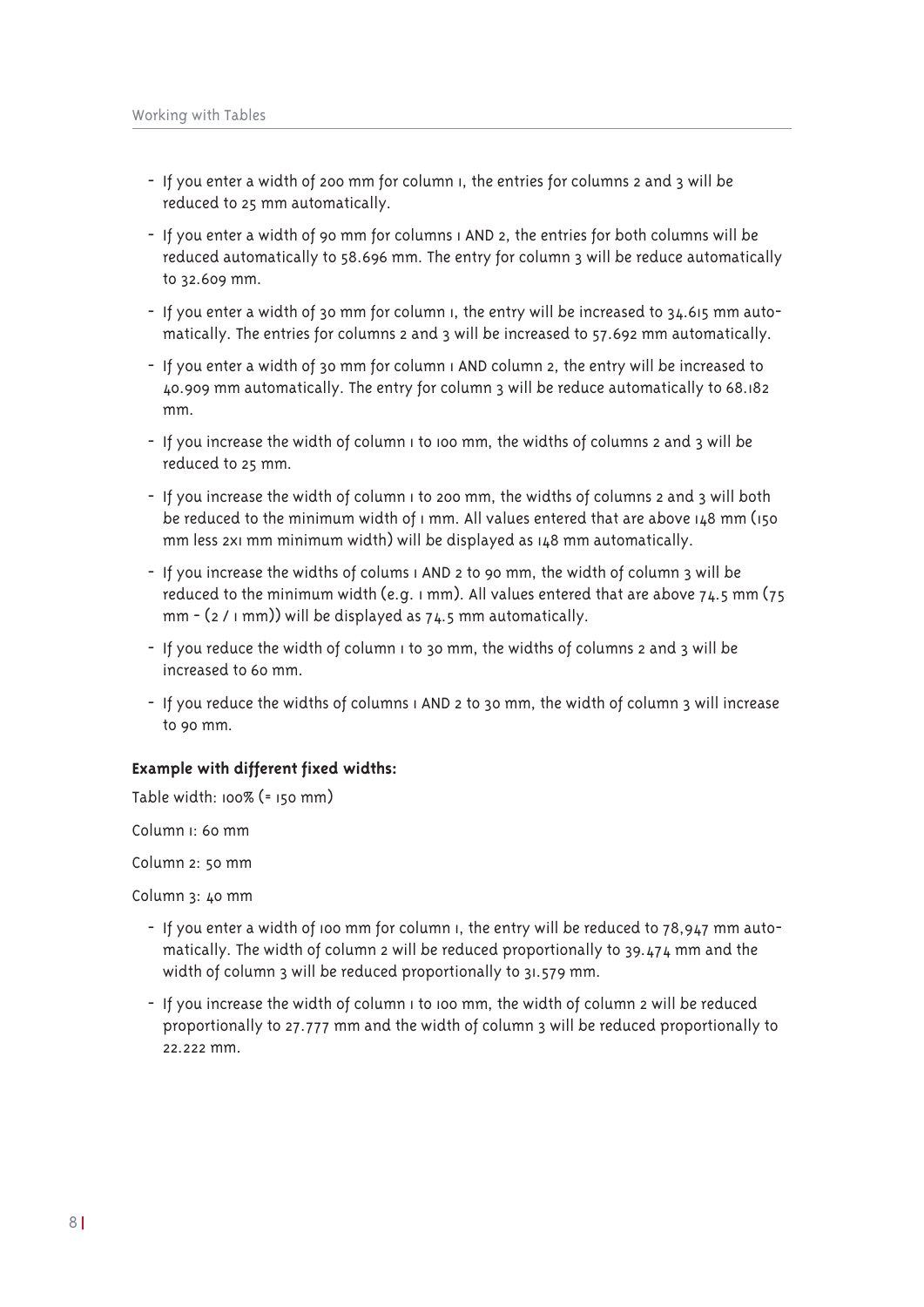## Table height

The height of a table object is calculated from the sum of all row heights, plus a possible line width for the object frame.

You can define the table height interactively with the object's sizing handles, or numerically with the dialog or palette. If you change the object height, the values for the row heights will change automatically in proportion.

## Row height

- 1. You can define the row height interactively with the double-arrow pointer or manually with the dialog or palette.
- 2. The row height ALWAYS has a value. This value may have the suffix Exactly or Minimum.
- 3. Exactly means that the row height always remains the same and does not change. Rows with the option Exactly have no minimum height and may also accept the value "o". Cells of the type Text with the option Exactly behave exactly like normal text objects, i.e. when too much text is entered they show an overflow symbol.
- 4. Minimum (default value for all rows) means that the row height is calculated from the content of the highest cell, but in no case will go below the value defined. The actual height of a row may therefore be greater than the value in the Row Height field! This is particularly true if the Row Height value is smaller than the font size in one text cell in the row. It doesn't matter if there is text in the text cells. The height is determined by the font and the font size selected. The height of a table object can therefore only be reduced to the point where at least one line of text can be displayed in the text cells.
- 5. Changing the row height interactively always affects the row above the cursor. The action only changes the value, not the suffix (Exactly or Minimum).

## Editing table rows and columns

## Defining row height and column width

You can define row height and column width interactively or using dialogs.

## Define row height or column width interactively:

- I. Activate Table mode.
- 2. Choose one of the following options:
	- Position the mouse pointer on a column separator line in the column bar until the mouse pointer changes into a double arrow.
	- Position the mouse pointer on a column separator line in the column until the mouse pointer changes into a double arrow.
	- Position the mouse pointer on a row separator line in the row bar or in the row until the mouse pointer changes into a double arrow.
- 3. Hold down the mouse button.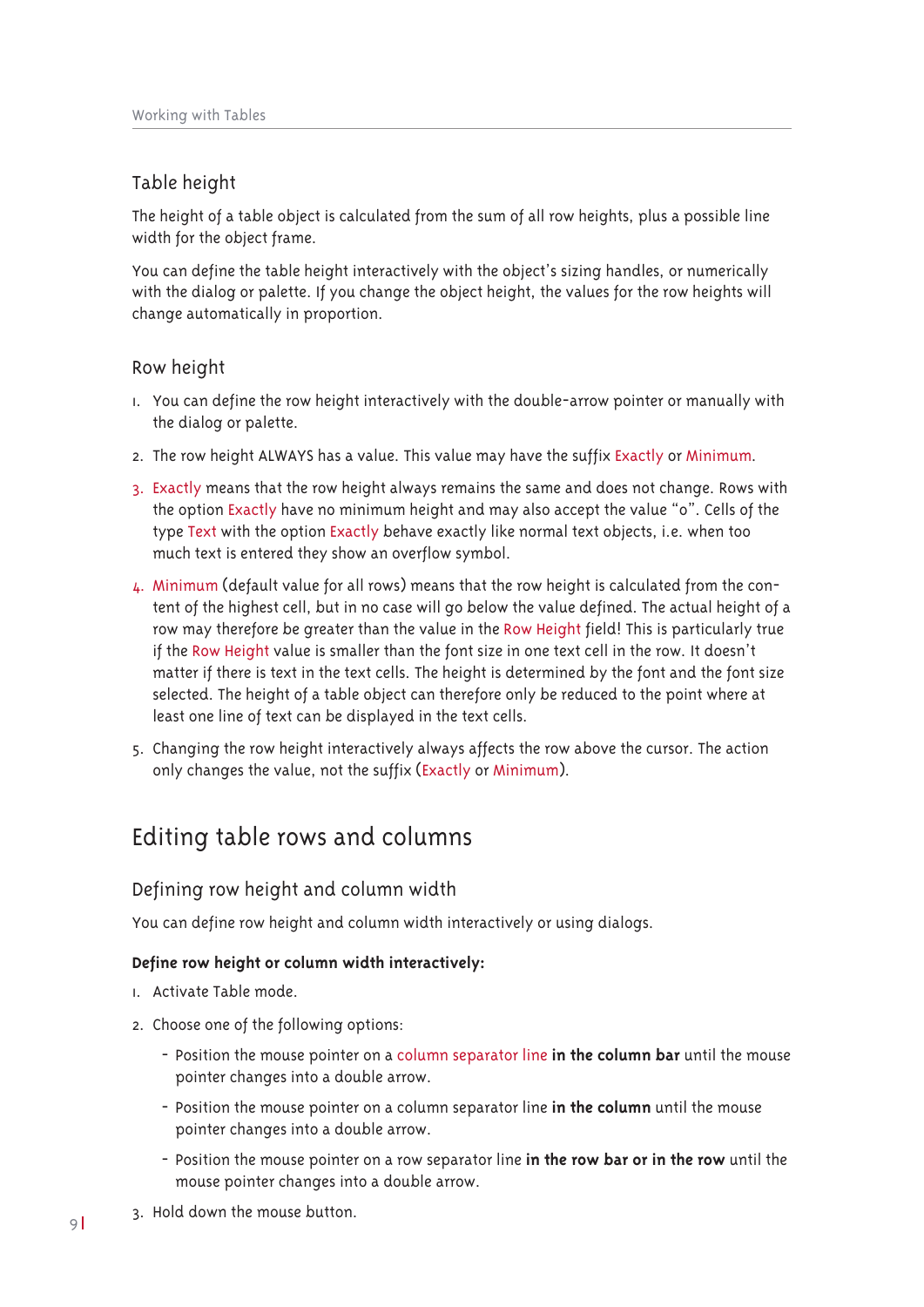## 4. With the mouse button held down, drag the mouse in the required direction to increase or reduce the row height or column width.

Note: If you change the column width with the mouse pointer in the column bar, the table width will be changed at the same time. If you change the column width with the mouse pointer in the column, only the column width will be changed and the table geometry will be retained.

## Define row height or column width numerically:

- I. Activate Table mode.
- 2. Select a cell in the line or column that you want to change.
- 3. Choose one of the following options:
	- Choose the menu command Table > Column and Row Settings.
	- Choose the command Column and Row Settings in the Context menu.
	- Choose the Column/Row tab in the Module palette.
- 4. Choose one of the following options in the fields Width (for columns) and/or Height (for  $rows$ :
	- Choose the option Manual and enter a value in the entry field if the column should be given a fixed width.
	- Choose the option Percent and enter a value in the entry field between 1% and 20.000% if the column should be given a proportional width.
	- Choose the option Exactly and enter a value in the entry field if the row should be given a fixed height.
	- Choose the option Minimum and enter a value in the entry field if the row should be given a minimum height.

## Notes for row height and column width

- The entries in the fields for row height and column width may be made manually, or you can click the counter arrows up or down.
- All changes will result in an increase or decrease in the table object size.
- Through changes in the column width it may occur that columns are difficult to see. The column width has a default minimum of imm. This ensures that the column is always visible and selectable. In this case you can either increase the size of the table object or change the column settings, or of course delete the column.
- The row height has a default minimum which will be retained for every entry. This ensures that the row is always visible and selectable.
- Percentage values must be calculated by the user. If for example the width of a table with three columns should be shared on a basis of 3:1:1, the column widths must be entered as respectively 60%, 20% and 20% respectively so that the sum of the three is 100%.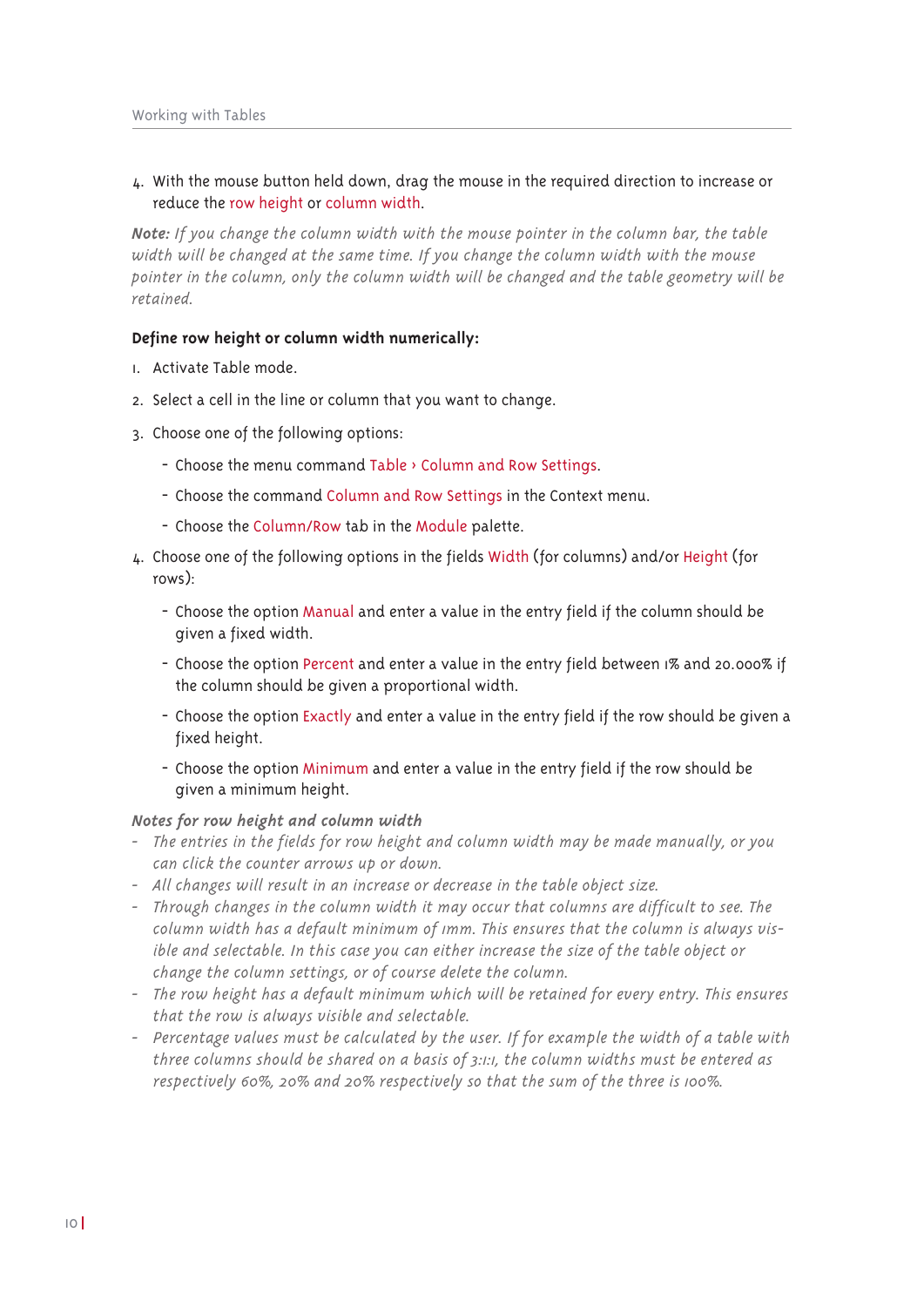## Inserting/Adding rows and columns

You can insert single rows and columns in the middle of the table or add several rows at the bottom or columns on the right.

### Insert columns:

- L. Activate Table mode.
- 2. Choose a column before or after which the new column(s) should be inserted.
- 3. Mark/select the whole column as previously described.
- 4. Choose one of the following options:
	- Choose the menu command Table > Insert Column.
	- Choose the command Insert Column in the Context menu.
- 5. Choose the number of columns to be inserted.
- 6. Choose the option Left or Right.
- 7. Choose one of the following options:
	- Choose the option Expand Table Geometry to increase the width of the table object.
	- Choose the option Keep Table Geometry (if possible) if the size of the table object sholu not be increased unless absolutely necessary.
- 8. Click OK to complete your settings.

#### Insert rows:

- I. Activate Table mode.
- 2. Choose a row before or after which the new row(s) should be inserted.
- 3. Mark/select the whole row as previously described.
- 4. Choose one of the following options:
	- Choose the menu command Table  $\rightarrow$  Insert Row.
	- Choose the command Insert Row in the Context menu.
- 5. Choose the number of rows to be inserted.
- 6. Choose the option Before or After.
- 7. Choose one of the following options:
	- Choose the option Expand Table Geometry to increase the size of the table object.
	- Choose the option Keep Table Geometry (if possible) if the size of the table object sholu not be increased unless absolutely necessary.
- 8. Click OK to complete your settings.

**Note:** If you choose the option Left (columns) or Before (rows), the new column(s) or row(s) will take over the attributes of those marked. The alternative options create columns/rows without attributes.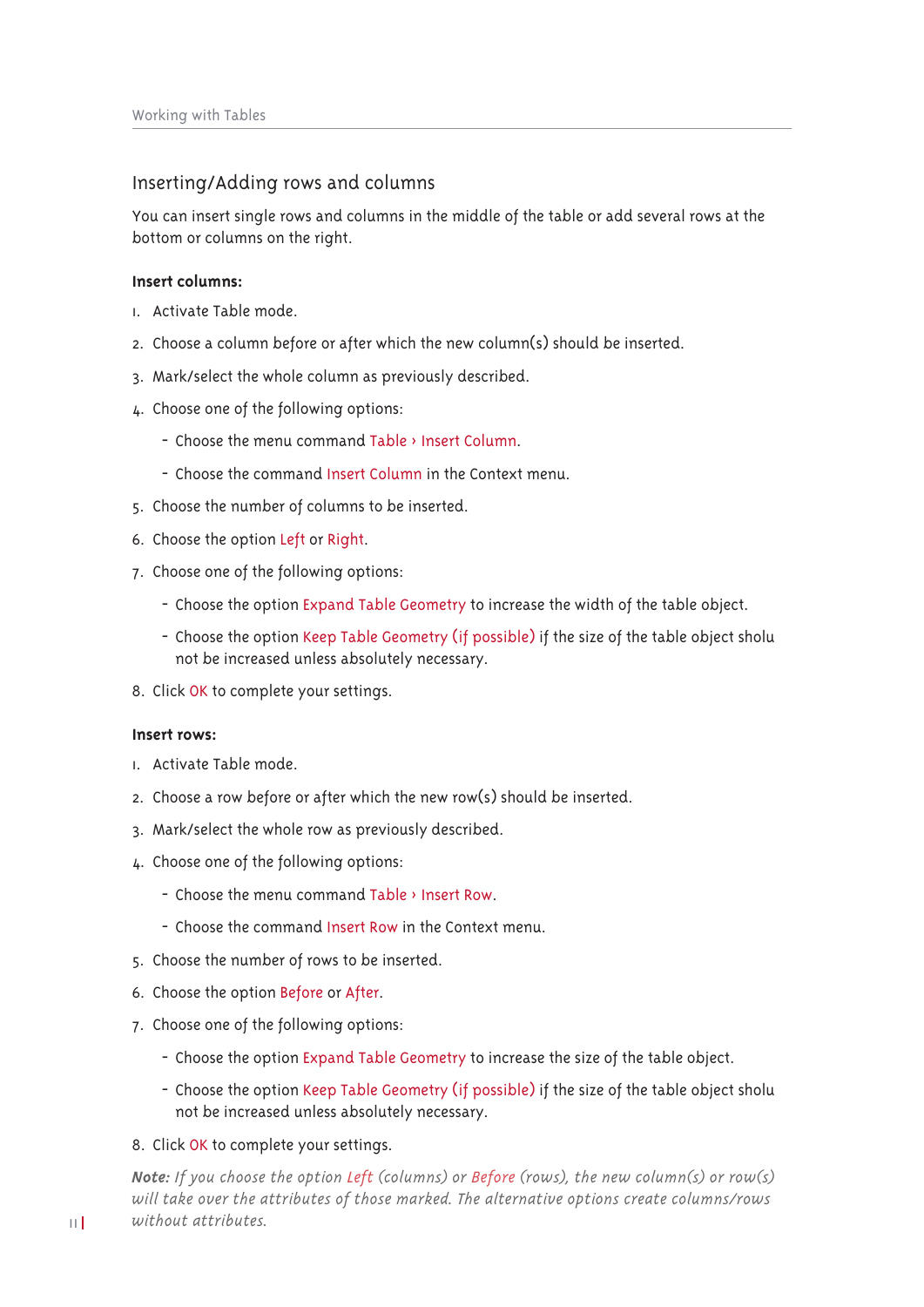## Add rows and/or columns on the right or bottom of the table:

- L. Activate Table mode.
- 2. Choose one of the following options:
	- Choose the menu command Table > Table Settings.
	- Choose the command Table Settings in the Context menu.
	- Choose the Table tab in the Module palette.
- 3. Increase the number of columns and/or rows. Confirm in the dialog by clicking OK.

## Delete/Remove a column or row:

- I. Activate Table mode.
- 2. Select the row or column to be deleted.
- 3. Choose one of the following options:
	- Choose the menu command Table > Remove Row or Table > Remove Column.
	- Choose the command Remove Row or Remove Column in the Context menu.

## Delete/Remove rows and/or columns from the right or bottom of the table:

- I. Activate Table mode.
- 2. Choose one of the following options:
	- Choose the menu command Table > Table Settings.
	- Choose the command Table Settings in the Context menu.
	- Choose the Table tab in the Module palette.
- 3. Reduce the number of columns and/or rows. Confirm in the dialog by clicking OK.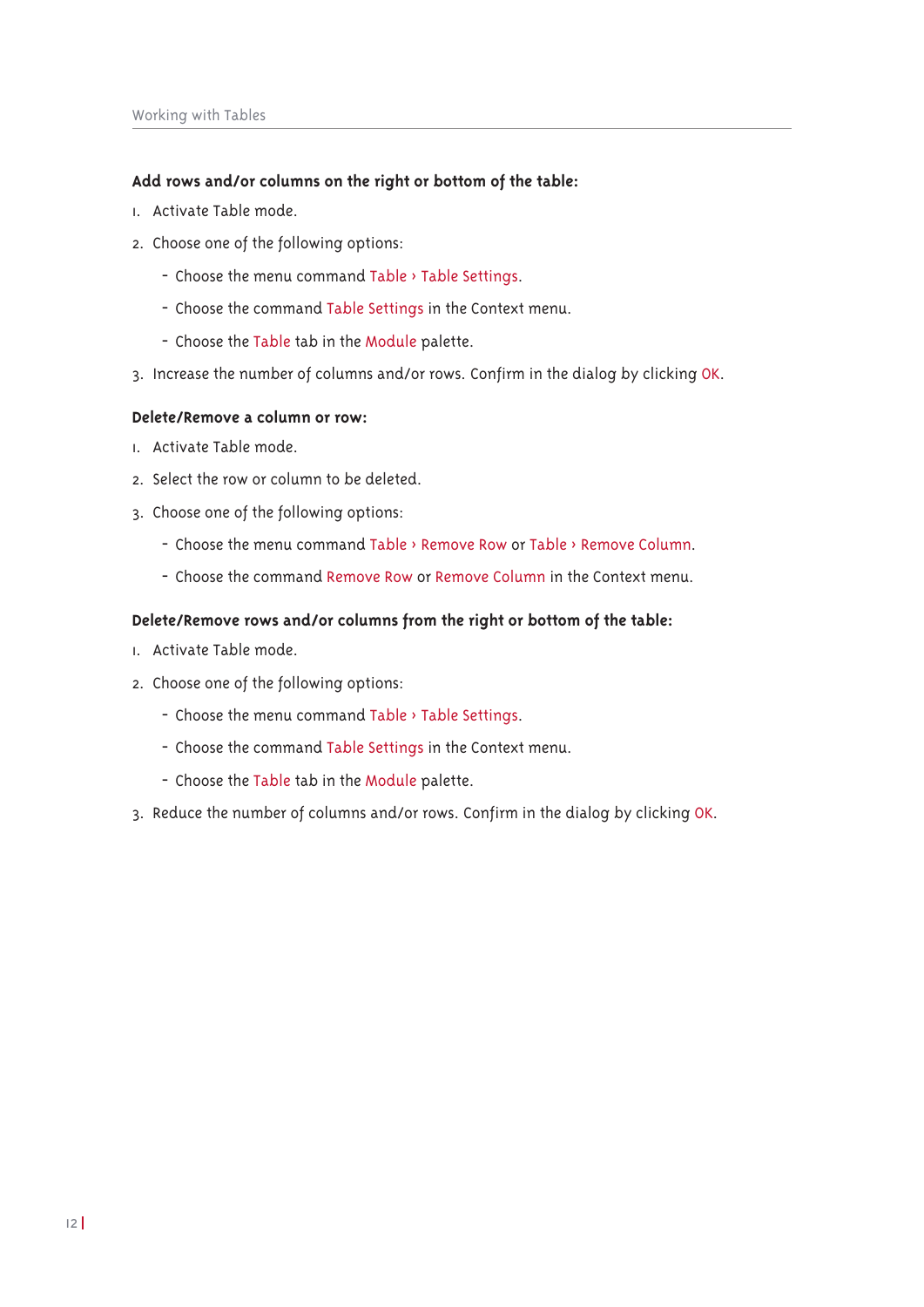## Editing table cells

## Extend cells

You can extend cells into neghboring rows and columns to create one big cell. This option is particularly helpful if for example you want to create table headers that stretch over several columns

## **Extend cells:**

- I. Activate Table mode.
- 2. Select a cell.
- 3. Choose one of the following options:
	- Choose the menu command Table > Cell Settings.
	- Choose the command Cell Settings in the Context menu.
	- Choose the Cell tab in the Module palette.
- 4. In the fields Columns and Rows enter values to define by how many columns and/or rows the cell should be extended. With this extension function the program recognizes all columns to the right of and all rows below the selected cell. The maximum extension follows up to the last column and/or row.

## Merge cells

The function Merge cells presents another possibility for extending cells. You may already know this function from MS-Excel or another table calculation program.

### Merge cells:

- L. Activate Table mode
- 2. Mark several cells (at least two) in the row or column.
- 3. Choose one of the following options:
	- Choose the menu command Table > Merge Cells.
	- Choose the command Merge Cells in the Context menu.

### Split merged cells:

- 1. Activate Table mode.
- 2. Mark the cells that have been merged.
- 3. Choose one of the following options:
	- Choose the menu command Table > Split merged cells.
	- Choose the command Split merged cells in the Context menu.
	- Choose the Cell tab in the Module palette and reduce the number of columns or rows over which the cell is extended to L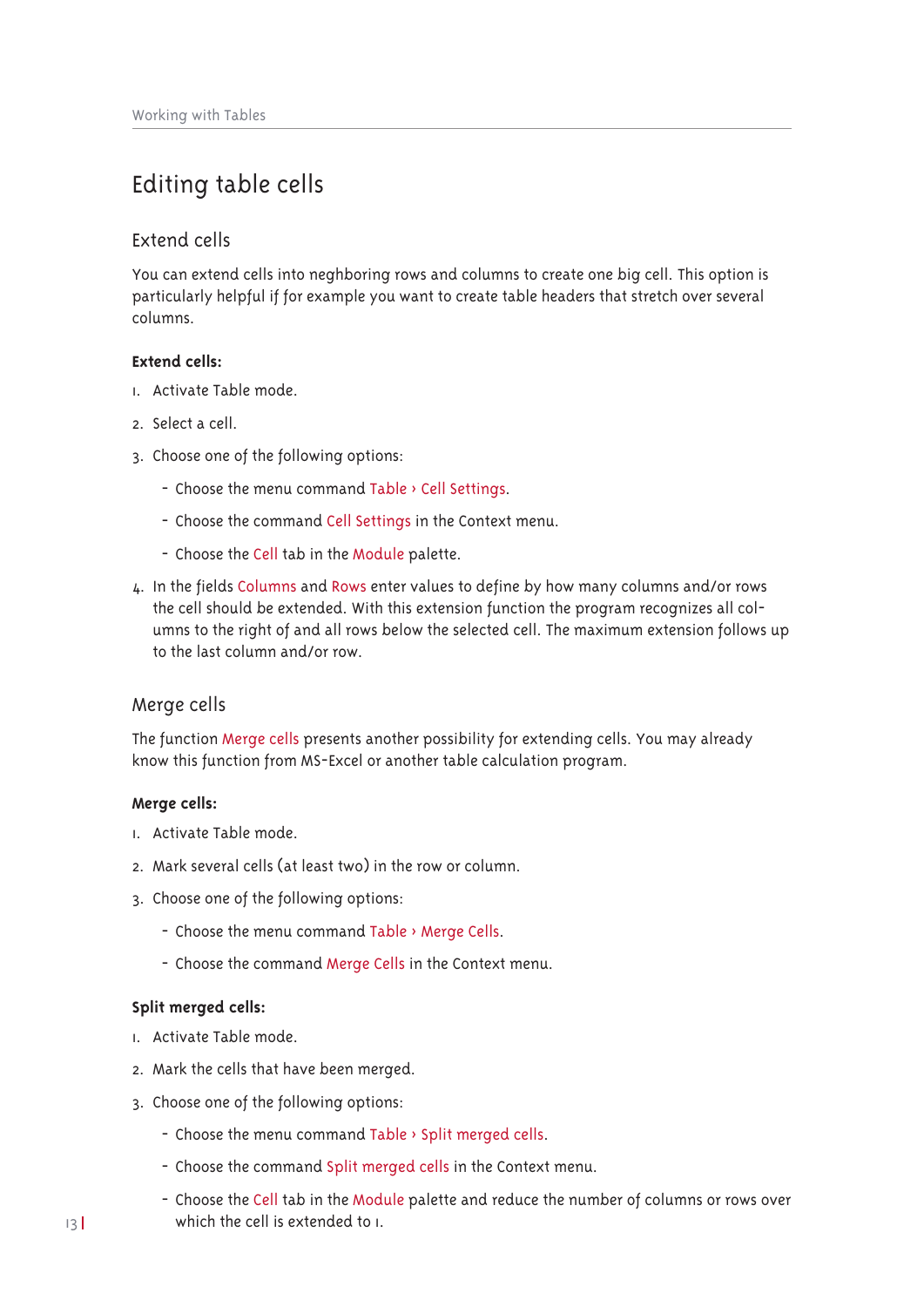Note: The content of cells to the right or below the first cell will be set to None when they are unmerged. Please see the section Cell content below.

## Cell Indents

You can define indents for every cell in the table. This option is particularly helpful if you need to define an offset between separator lines and cell content.

## Define cell indents:

- L. Activate Table mode.
- 2 Select a cell
- 3. Choose one of the following options:
	- Choose the menu command Table > Cell Settings.
	- Choose the command Cell Settings in the Context menu.
	- Choose the Cell tab in the Module palette.
- 4. In the Minimum Indents section, choose the options Left, Right, Top or Bottom and enter a value as required for each side.

## Cell content

In a newly created table the content of all cells is set to Text. These cells behave just like a sigle text object. As with all objects you can change the content of a cell at any time. Thus a cell may contain an image or even another table.

### Define cell content:

- L. Activate Table mode
- 2. Select a cell.
- 3. Choose one of the following options:
	- Choose the menu command Table > Cell Content.
	- Choose the command Cell Content in the Context menu.
	- Choose the Cell tab in the Module palette.
- 4. Choose one of the following options:
	- Choose the option None if the cell should have no content. In cells of this type any objects can be inserted.
	- Choose the option Text if the cell should contain text. In a text cell you have all the options that are available in a text object in Text mode.
	- Choose the option Picture if the cell should contain an image. In a picture cell you have all the options that are available in a picture object in Picture mode.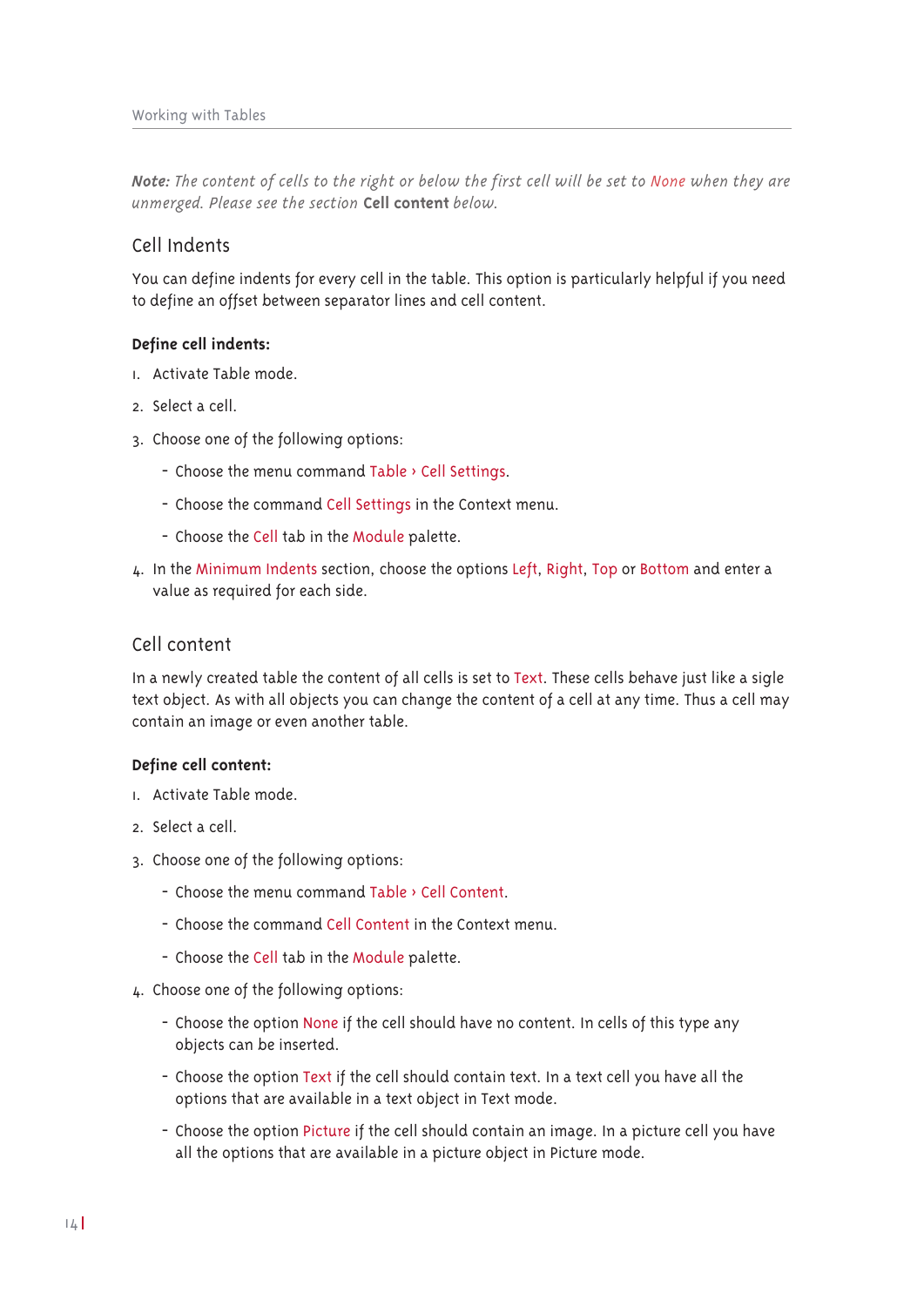- Choose the option Table if the cell should contain an additional table. For this table all the settings in Table mode are valid, with the exception of the width and height, which are based on the height and width of the cell.

## Cell alignment

You can define a horizontal and vertical alignment for every cell. This option however only takes effect on cells whose content option is None.

## Define cell alignment:

- L. Activate Table mode
- 2. Select a cell.
- 3. Choose one of the following options:
	- Choose the menu command Table > Cell Settings.
	- Choose the command Cell Settings in the Context menu.
	- Choose the Cell tab in the Module palette.
- 4. Choose one of the following options:
	- In the Alignment section, choose the options Left, Center or Right to align the cell content horizontally.
	- In the Alignment section, choose the options Top, Center or Bottom to align the cell content vertically.

## Define cell rotation:

- I. Activate Table mode.
- 2. Select a text cell and type a few characters.
- 3. Choose one of the following options:
	- Choose the menu command Table > Cell Settings.
	- Choose the command Cell Settings in the Context menu.
	- Choose the Cell tab in the Module palette.
- 4. Choose one of the options o°, 90°, 180° or 270°.
- 5. Click OK to confirm.
- 6. Try the same option with a picture cell to rotate the picture.

Note: The picture rotation in the Module palette has no effect on a picture cell in a table. To achieve an individual rotation, you must place a picture object in a cell with no content (graphic) and set the desired rotation. This involves a lot of calculation which will slow down the program quite dramatically, so where possible it should be avoided.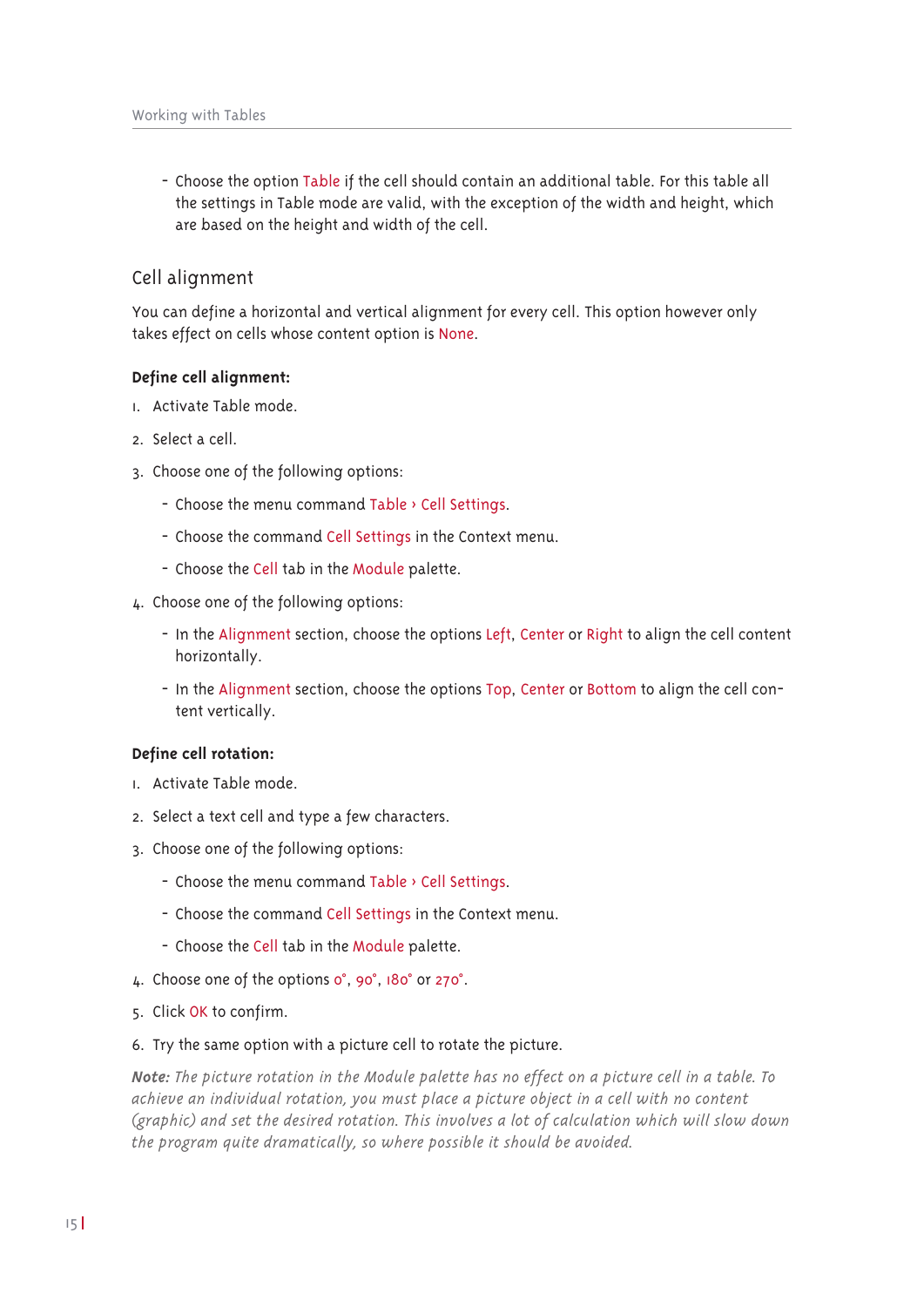## Enter/import text in tables

When you have created your table to your requirements, you can start entering your text manually in the cells. Please note that in the Preferences (Pages & Objects, Objects tab) the option Use Tab Key to Navigate in Table is activated as default. This means that the entry of a tab will cause the cursor to jump to the next available cell.

## **Navigation in Tables:**

- I. Make sure that the tab key option as described above is actually activated.
- 2. Click the first cell in the table.
- 3. Navigate in the table as follows:
	- Press the Tab key to navigate forwards from left to right.
	- Press the keys Shift + Tab to navigate backwards.

## Type text into tables

You can type text into any text cell or group of cells. For this a single cell must be activated in Text mode. Use the Tab and Shift + Tab keys for navigation between cells as described above. If you fill a cell with text and continue typing, the row height and also the table object height will increase automatically so that there is never a text overflow. PROVIDING the Row Height option is set to Minimum.

## Import text into tables

You can import text into any text cell or group of cells. For this a single cell must be activated in Text mode, or several cells must be marked.

### Import text into a cell:

- I. Move the mouse over the cell so that the text pointer (I-Beam) is displayed.
- 2. Click the cell so that the cursor blinks in the cell.
- 3. Choose a suitable option to import a text file:
	- Press the shortcut keys Strg + E (Windows/Linux) bzw. Befehl + E (Mac).
	- Choose the menu command File > Import.
- 4. Choose a \*.txt- or an \*.rtf file from the dialog.
- 5. Click Open. The text will be imported into the cell.

Note: When you import \*.txt files, the program will open the dialog Select Text Encoding. In this dialog you can choose the encoding for the text file you want to import. When you import \*.rtf files whose text has various attributes, then these too will be imported

as far as is possible.

The row height and also the table object height will increase automatically accrding to the text length so that there is never a text overflow, PROVIDING the Row Height option is set to Minimum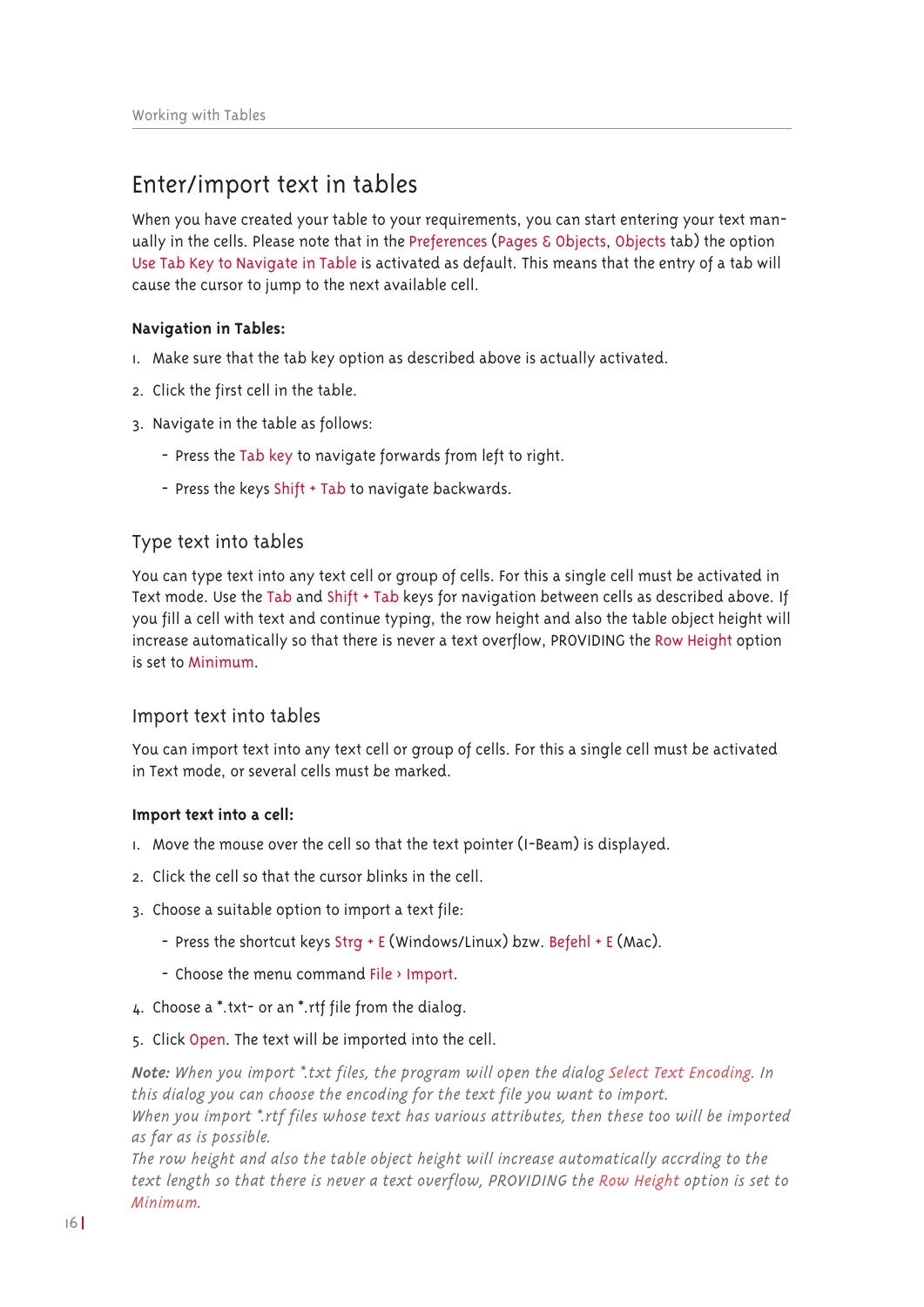You can import tab stop separated text in a table object in VivaDesigner using the Copy-Paste process, so that columns and rows are filled, and even added to if necessary.

#### Import tab stop separated text:

- I. Open the required file in in MS-Excel or in a text editor.
- 2. Mark the whole text and choose the command Copy.
- 3. Return to VivaDesigner and activate the Table mode as described above.
- 4. Select/mark the cell where the imported text will start. Alternatively, mark the cells to be considered for the import, or mark all the cells in the table.
- 5. Import the copied text:
	- Press the shortcut keys Ctrl + V (Windows/Linux) or Command + V (Mac).
	- Choose the menu command Edit > Paste.
	- Choose the command Paste in the Context menu.
- 6. Choose an option from each of the areas Merged Cells/Non-Text Content and Additional Columns/Rows in the Import Tab Text dialog:
	- Merge & Suppress Content / Beware Table with this option you define that only sufficient text will be imported to completely fill the table. All following text characters will be suppressed. For this option all the cells should be marked.
	- Merge & Suppress Content / Insert New Columns/Rows with this option you define that new columns and/or rows will be created in the table in order to import the complete text. It may be that text copied from Excel or another table application will have an additional row which must be removed manually from the table.
	- Suppress Content / Beware Table with this option you define that only sufficient text will be imported to completely fill the table. All following text characters will be suppressed.
	- Suppress Content / Insert New Columns/Rows with this option you define that new columns and/or rows will be created in the table in order to import the complete text. It may be that text copied from Excel or another table application will have an additional row which must be removed manually from the table.
	- Keep Content / Beware Table with this option you define that only sufficient text will be imported to completely fill the table. All following text characters will be suppressed.
	- Keep Content / Insert New Columns/Rows with this option you define that new columns and/or rows will be created in the table in order to import the complete text. It may be that text copied from Excel or another table application will have an additional row which must be removed manually from the table.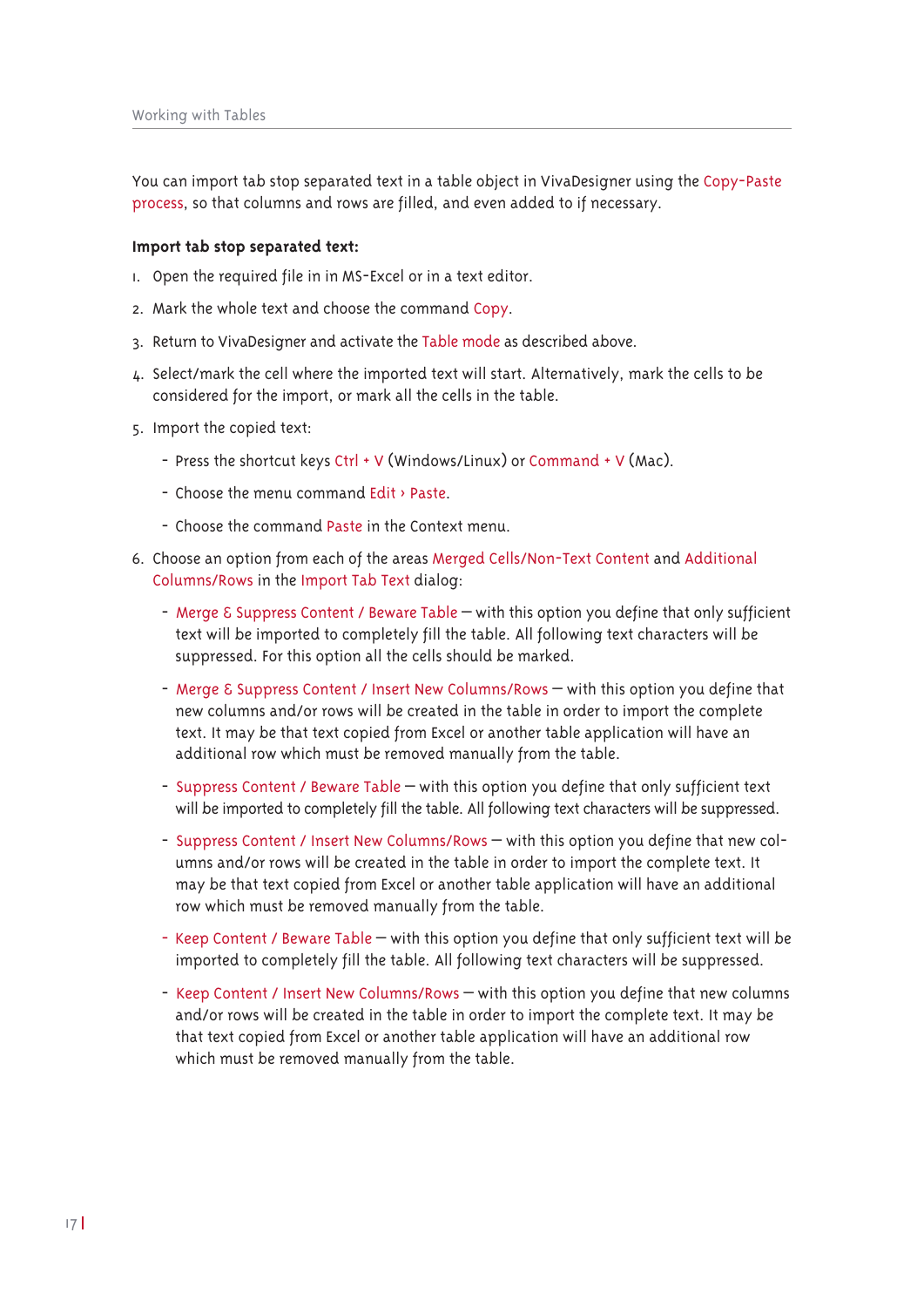## Graphic attributes for Tables

Tables are objects and as such can be treated in the same way as any other other objects. This means that they may have a frame and a fill color, which may also be a blend. You can set the frame and the fill color in the Table tab of the Table Settings dialog, or in the Module palette in Table mode or in the Object Settings dialog.

## Colors for cells, rows and columns

The appearance of your table can be adapted according to taste and preference. Different colors may be applied to cells, rows and columns as you like, but before you start adapting your table, the following points must be considered:

- Row colors take precedence over column colors.
- Cell colors take precedence over row and column colors.
- If columns/rows are left with the default setting [White] + Transparent, any fill color and/or shade that is applied to the table object will be visible in the transparent elements.

## Separators

Separators may be applied to each individual cell or group of cells. You may well be familiar with the separator/grid principle from Excel or other table calculation programs.

The graphic attributes of Separators are edited in the Separators tab of the Table Settings dialog or the Module palette in Table mode, and carry the same default settings as the object frame for graphic objects or for line objects. The table frame is not included in the specification, so if for example you select only the top left cell, the program will offer you the opportunity to set a Right Separator and a Bottom Separator.

The most simple option is to create a table consisting of a grid wherby the Separators all take the default option.

### Create table with standard grid:

- L. Create a table with several columns and rows.
- 2 Mark the whole table
- 3. Do one of the following:
	- Choose the menu command Table > Show Separators.
	- Choose the command Show Separators in the Context menu.

The table will now be displayed with its grid. The Separators have the color [Black] and have the default line width of I pt or 0.353 mm.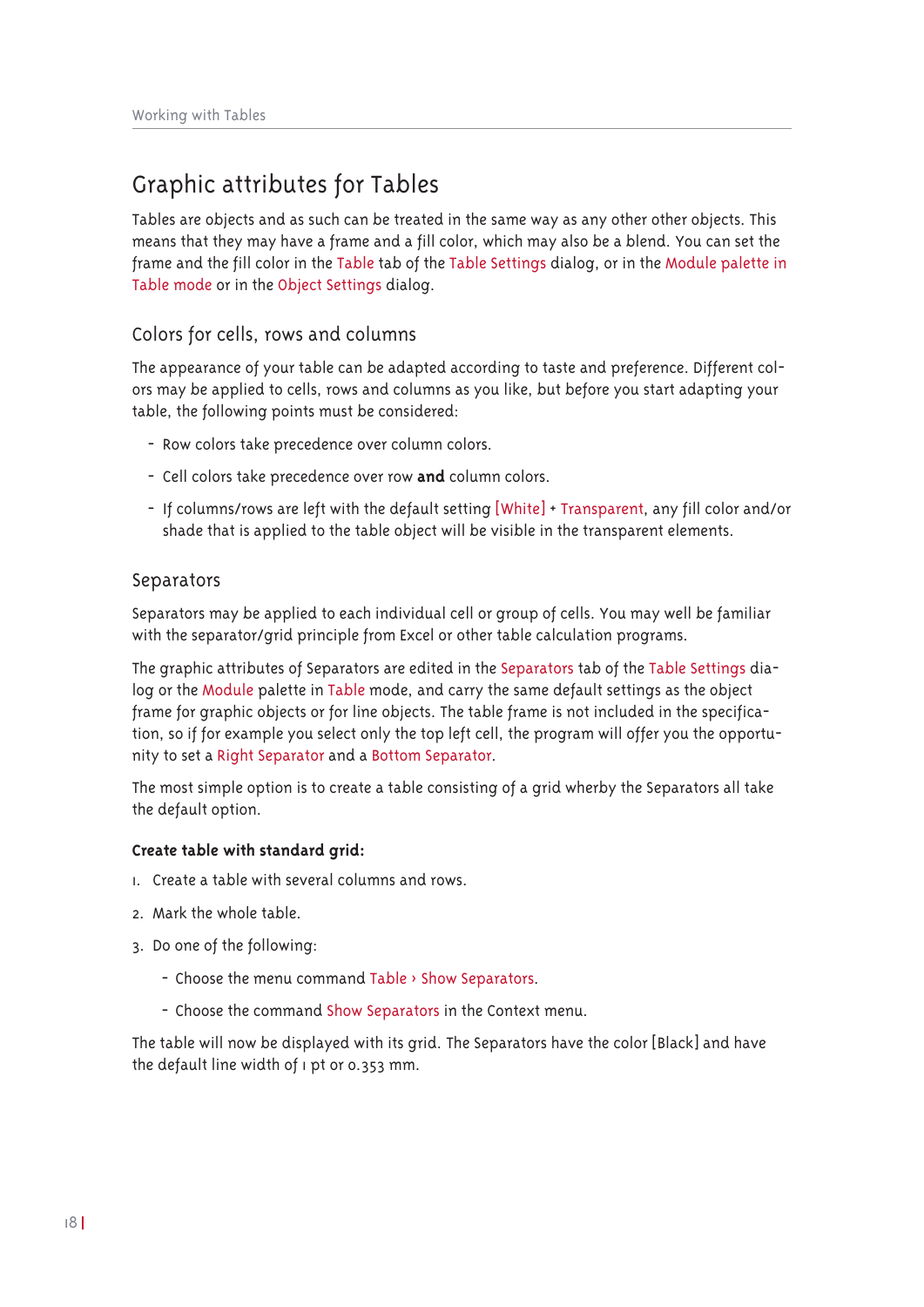### Edit the grid:

- 1. Mark the whole table (all cells).
- 2. Choose one of the following options:
	- Choose the menu command Table > Separator Settings.
	- Choose the command Separator Settings in the Context menu.
	- Choose the Separator tab in the Module palette.
- 3. Set the Separator options for the Horizontal Separator and the Vertical Separator.

## Switch arid off:

- I. Mark the whole table (all cells).
- 2. Choose one of the following options:
	- Choose the menu command Table > Hide Separators.
	- Choose the command Hide Separators in the Context menu.

## Define Separators for individual cells, columns or rows:

- 1. Create a table with several columns and rows.
- 2. Mark the cell(s), row(s) or column(s) to which you want to apply a Separator.
- 3. Choose one of the following options:
	- Choose the menu command Table > Separator Settings.
	- Choose the command Separator Settings in the Context menu.
	- Choose the Separators Tab in the Module palette.
- 4. Click the required Separator options to Yes and define the Left, Right, Top and Bottom Separators and/or Horizontal Separator/Vertical Separator as available and according to your requirements.

You may have decided to have the Vertical Separator in red and the Horizontal Separator in black. Depending on your requirements, you can choose one of the options Horizontal Separator above or Vertical Separator above from the Table tab in the Table Settings dialog. The option you choose defines which Separators will be output on top, i.e. above the others.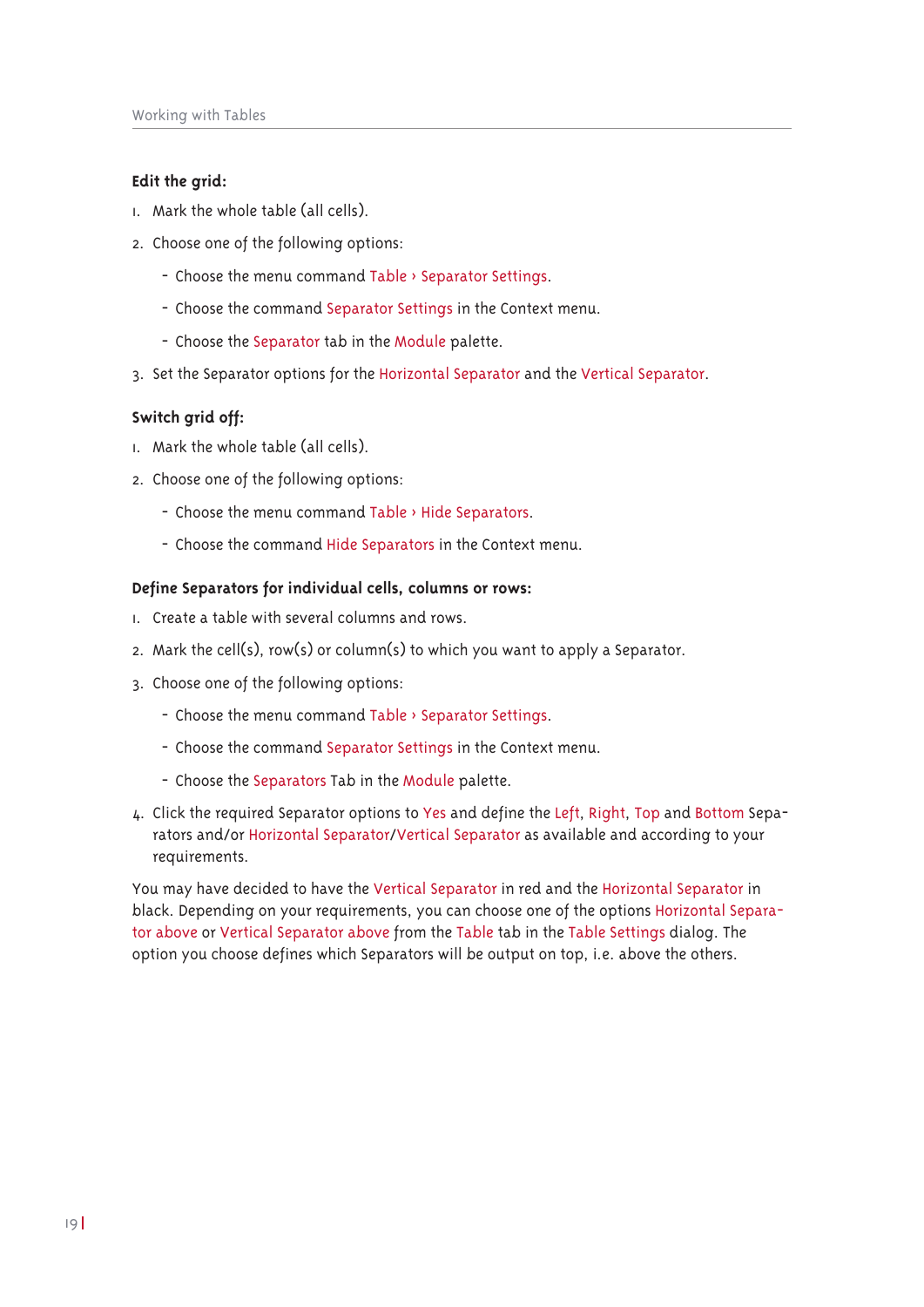## Graphic Style Sheets for Tables

In Version 8 of VivaDesigner, you can also apply Style Sheets with graphic attributes to an entire table, to rows and/or columns and to single cells. The rules regarding color priorities apply to these Style Sheets as described above.

General information regarding the use of Style Sheets can be found in the chapter Working with Style Sheets.

## Create a Cell Style Sheet:

- I. Choose one of the following options:
	- Choose the menu command Edit >Style Sheets and select the option New.
	- Press the shortcut keys Ctrl + Alt + Shift + S (Windows/Linux) or Command + Option Shift + S (Mac) select the option New.
	- Right click (secondary mouse button) in the Style Sheets Palette and choose the option New in the context menu.
- 2. Select your own name for the Style Sheet, or alternatively select one of the predefined names from the popup menu.
- 3. Select the Style Sheet Type:
	- Select the option Table Cell.
- 4. Apply a fill color such as [Red] 100%.
- 5. Define all four Separators as [Black] 100% with a line width of 1mm.
- 6. Confirm by clicking OK.

### Create a Row Style Sheet:

- I. Choose one of the following options:
	- Choose the menu command Edit/Style Sheets and select the option New.
	- Press the shortcut keys Ctrl + Alt + Shift + S (Windows/Linux) or Command + Option Shift + S (Mac) select the option New.
	- Right click (secondary mouse button) in the Style Sheets Palette and choose the option New in the context menu.
- 2. Select your own name for the Style Sheet, or alternatively select one of the predefined names from the popup menu.
- 3. Select the Style Sheet Type:
	- Select the option Table Row.
- 4. Apply a fill color such as [Green] 50%.
- 5. Confirm by clicking OK.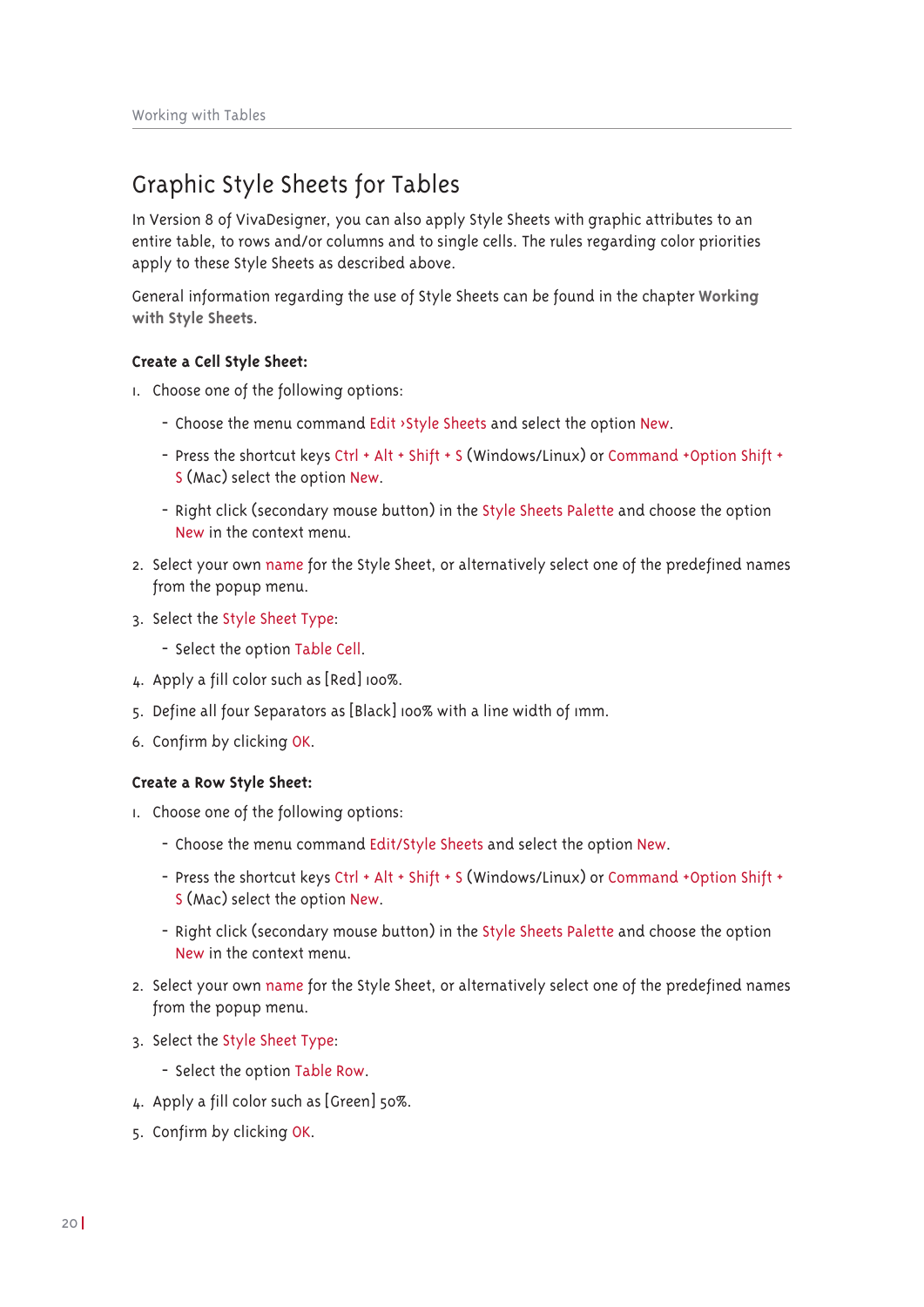### Create a Column Style Sheet:

- I. Choose one of the following options:
	- Choose the menu command Edit/Style Sheets and select the option New.
	- Press the shortcut keys Ctrl + Alt + Shift + S (Windows/Linux) or Command + Option Shift + S (Mac) select the option New.
	- Right click in the Style Sheets Palette and choose the option New in the context menu.
- 2. Select your own name for the Style Sheet, or alternatively select one of the predefined names.
- 3. Select the Style Sheet Type:
	- Select the option Table Column.
- 4. Apply a fill color such as [Blue] 50%.
- 5. Confirm by clicking OK.

Now you can create a table of your choice and apply the Style Sheets you have created to cells. rows and columns to see the effects. You do not have to mark a whole row or column; if one cell is activated and you apply a Row or Column Style sheet, then the whole row or column will be assigned this Style Sheet.

Now create 3 more Column Style Sheets and 3 more Row Style sheets, each with a different fill color. When you have done this, you can create a Table Style Sheet with header, footer, and alternating columns or rows.

### Create a Table Style Sheet with alternating columns:

- I. Choose one of the following options:
	- Choose the menu command Edit/Style Sheets and select the option New.
	- Press the shortcut keys Ctrl + Alt + Shift + S (Windows/Linux) or Command + Option Shift + S (Mac) select the option New.
	- Right click in the Style Sheets Palette and choose the option New in the context menu.
- 2. Select your own name for the Style Sheet, or alternatively select one of the predefined names.
- 3. Select the Style Sheet Type:
	- Select the option Table.
- 4. Choose the options for the table object in the section Table Settings as required:
	- For the Fill, set the Color, Shade and Blend Angle (if your fill color is a blend).
	- For the Frame, set the Line Color, Line Shade, Line Style and Line Width.
	- Choose the Separator Sequence: Vertical Separator above or Horizontal Separator above.
- 5. Choose the column options in the section Column Settings as required:
	- Set the popup menu Left Columns to Yes and select one of your four Column Style Sheets.
	- Set the popup menu Right Columns to Yes and select one of your four Column Style Sheets